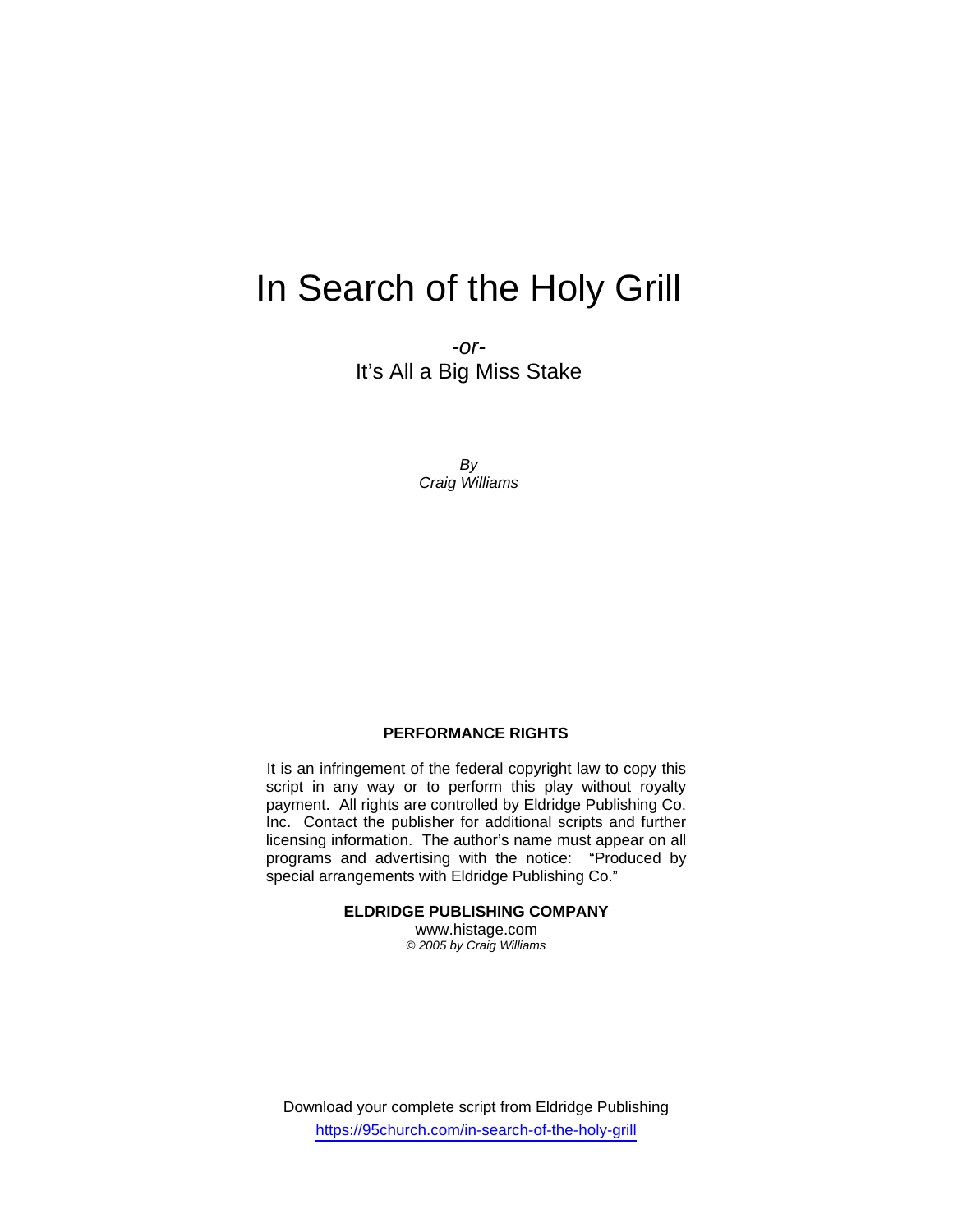## **STORY OF THE PLAY**

 An evil banker, Char Cole, wants the land the church sits on to build a casino. He sends a bogus mortgage bill demanding the church pay a \$10,000 balloon payment to scare the congregation in to selling him the property for a fraction of what it is worth. The minister, Paul Pitt; the choir director, Barbie Cue; and several choir members, hurriedly decide to submit Barbie Cue's departed mother's secret barbecue recipe to a contest in hopes of winning the huge cash prize. They even open a barbecue restaurant in the church to raise money.

 Meanwhile, Miss Phit, the bumbling church secretary, is constantly getting the bulletins and newsletters wrong, sending misleading and funny information out to the congregation. In the end, however, it is Miss Phit who saves the day because she is really undercover as an A.N.G.E.L., er, make that A.N.G.L.E., the Anti-Nefarious Gangster Law Enforcement.

 While a narrator instructs the audience when to boo and hiss, everyone will know when to laugh in this rich 30-minute comedy.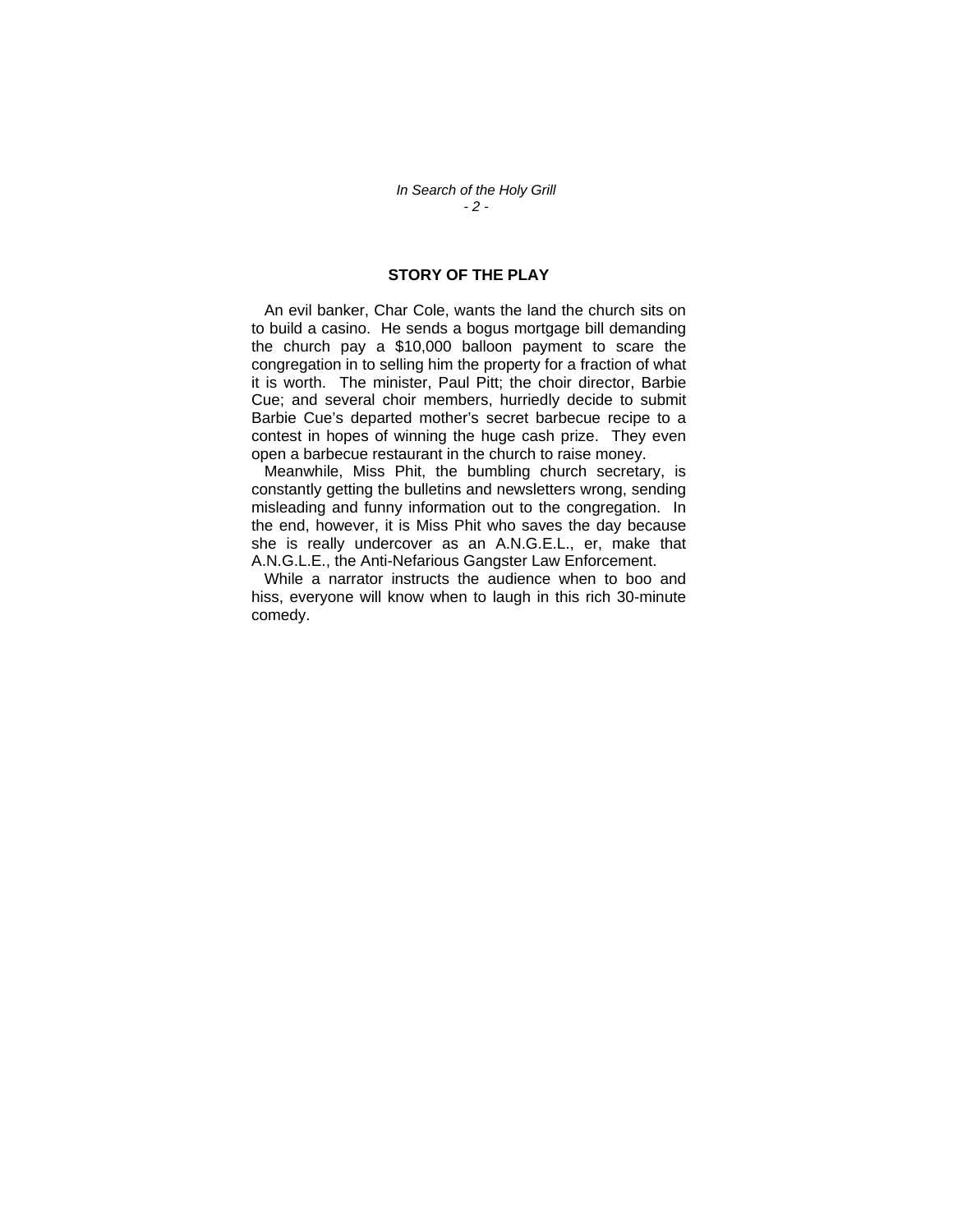*In Search of the Holy Grill - 3 -* 

# **CHARACTERS**

*(4 m, 5 w, 2 flexible.)* 

REV. PAUL PITT: The minister of the little church. MISS PHIT: The somewhat ditzy church secretary. BARBIE CUE: The choir director and special helper to Pitt. IRVING BENSON: Choir member. CHARLENE MASON: Choir member. BERTHA BELCH: Choir member. JESSIE BENSON: *(Either male or female.)* Choir member. CHAR COLE: The villain and banker. KEN LING: Cole's henchman. MISS SKEET: Cole's girlfriend. NARRATOR: Can be director or another actor.

#### **SYNOPSIS**

Scene 1: One Saturday at the church office. Scene 2: Two weeks later.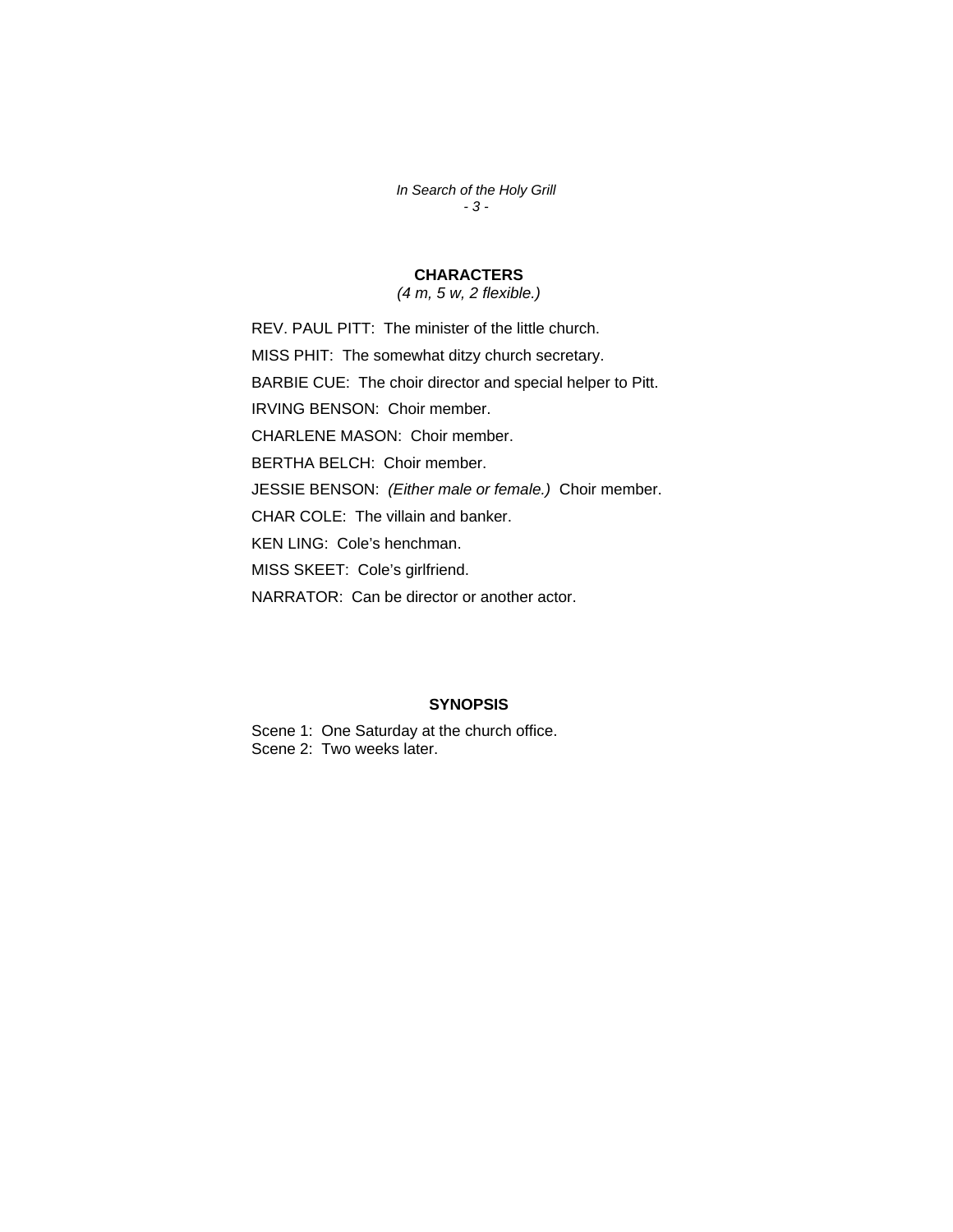*In Search of the Holy Grill - 4 -* 

### **SETTING**

The set is the office of a little country church. There is an old working typewriter on a table for Miss Phit at one side, and a desk for the preacher at the other side of the room. A coat rack, bookshelves, etc. fill out the rest of the room. There is a door on stage right that leads to outside. An entrance stage left leads into the church.

#### **PROPS**

Church bulletin for Reverend An assortment of mail, bank's letter and cook-off flyer Brown bag lunches for Choir Members Bulletin for Charlene Handkerchief for Reverend Money Letter containing oversized check for Bertha Pen on Miss Phit's desk Prop gun for Cole Chairs for Reverend and Miss Cue 3 pairs of handcuffs for Miss Phit Paper and pens for Choir Members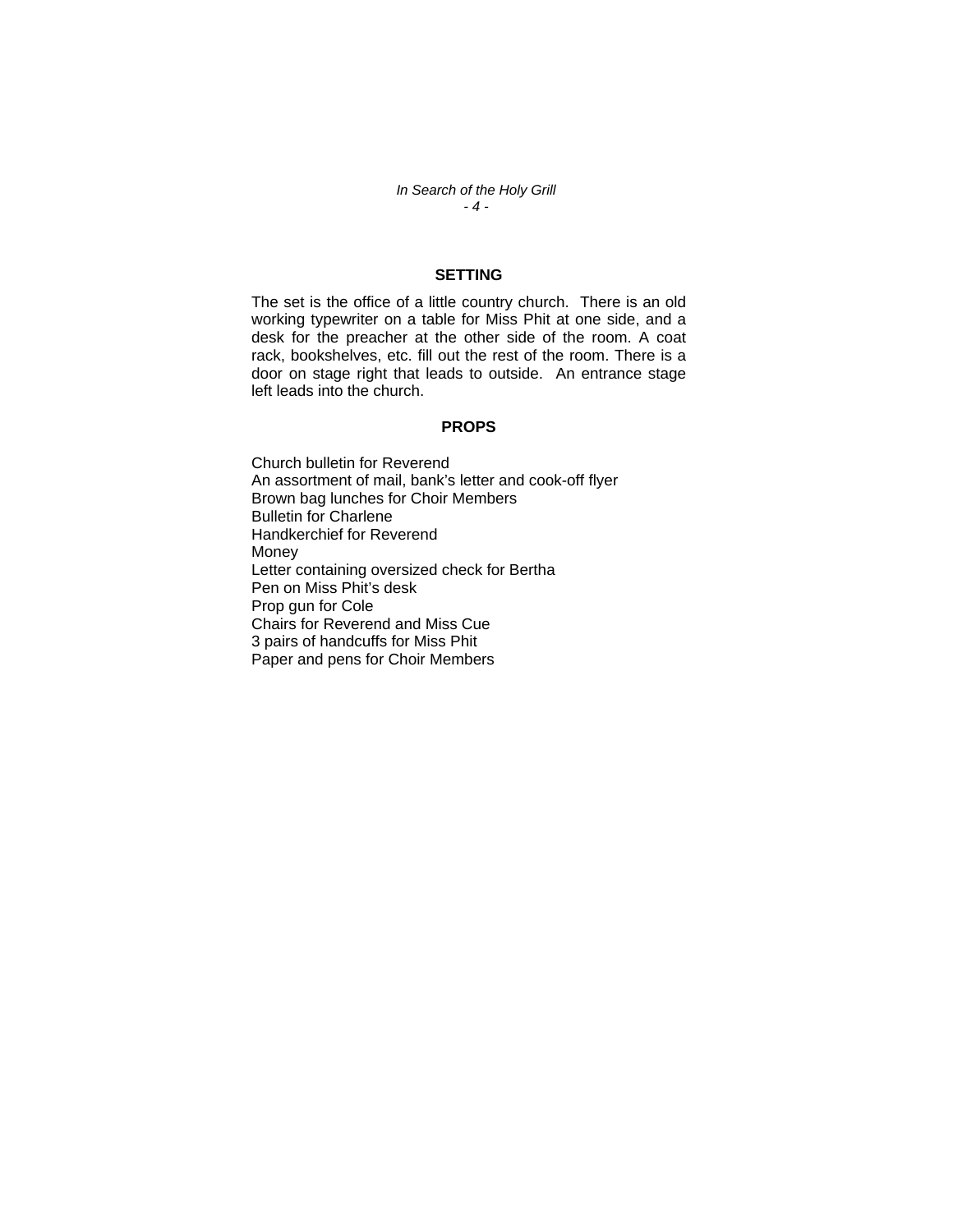#### **WARM UP INTRODUCTION**  *By Narrator*

 Welcome to that picturesque little church nestled in a small grove of trees on that dirt road anywhere in Kansas. It serves as the center of life for the good folk for miles around. Like any little church, the congregation works hard to manage the finances of the building. This little church has an outstanding loan to Purgatory State Bank in the near by town of Luray which is located midway between Paradise and the Garden of Eden.

 The congregation enjoys the enthusiastic, if not melodic music of their choir. Please welcome the members of the choir – Charlene Mason, Bertha Belch, Jessie Carter and Irving Benson, who is around here somewhere. *(The three CHOIR MEMBERS appear smiling, followed by a harried IRVING.)*

 In addition to the choir, there's the loyal, if not efficient, church secretary. As you get know her better, you will understand why when she comes on stage or does something that truly amazes you, you will go "Duh." Everyone together. Please welcome the wonderfully inefficient Miss Phit. *(PHIT enters and the audience responds.)* 

 The choir is lead by the sweetest voice this side of heaven, well, at least this side of the street. She has experienced some pain in her life, but has put her focus on providing music for the church. She has a special feeling for the minister, but nothing has come of it. When she comes on stage we greet her with an appropriate "Hallelujah." Try that with me. Please welcome our choir director, Miss Barbie Cue. *(CUE appears and the audience responds.)* 

 The minister is new to the parish, but is doing his best to lead the congregation to the promised land. He has certainly noticed Miss Cue, but has not made his feelings known. He has been too busy doing whatever ministers do. When he comes on stage we will greet him with a strong "Amen." Try it with me. Please meet our minister Reverend Pitt. *(PITT enters and the audience responds.)* 

*(If designed as a sing-along, perform the first song.)*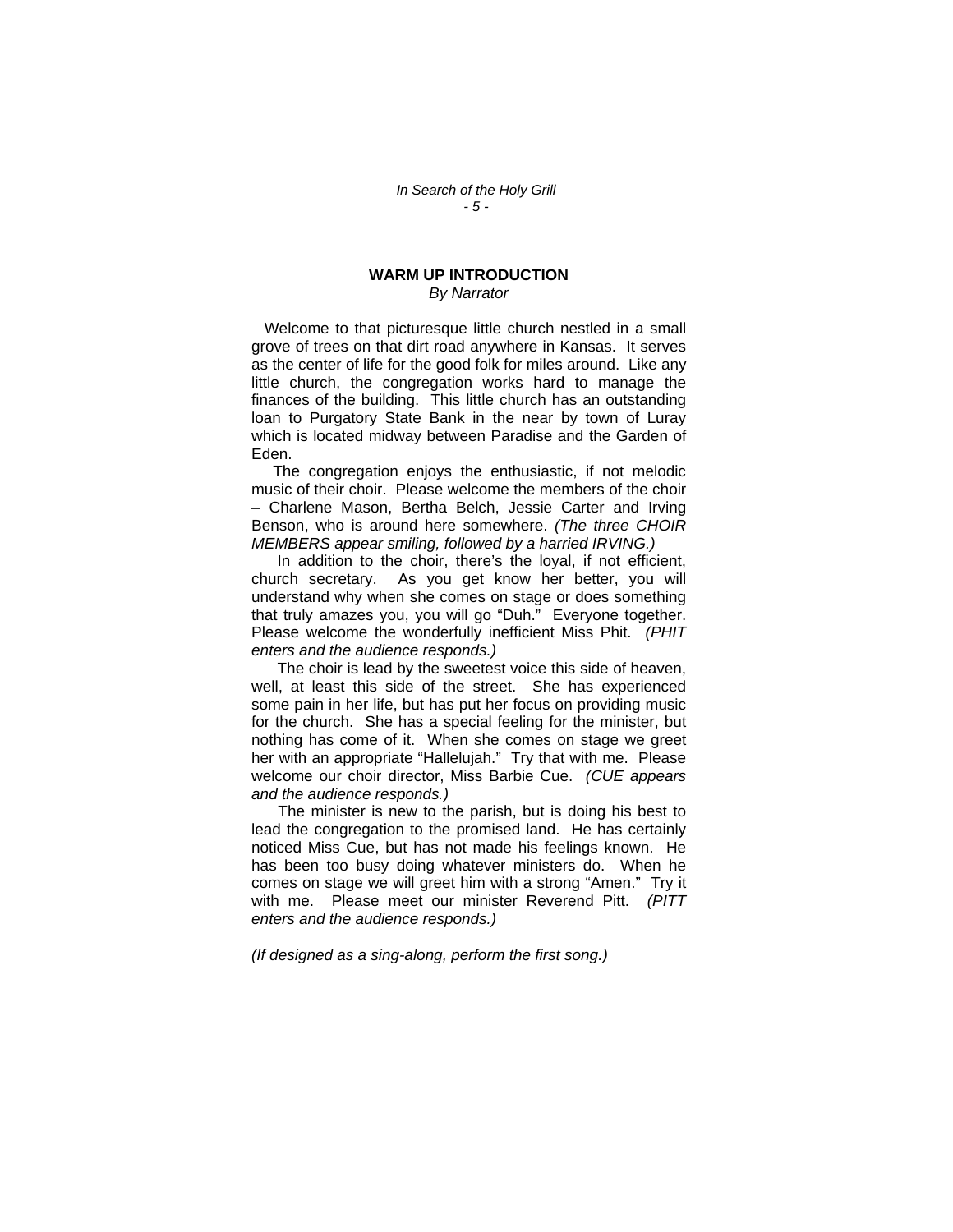*In Search of the Holy Grill - 6 -* 

NARRATOR: *(Continued.)* Of course not all of the people here are as good and loving as those you have just met. As a matter of fact, there are some people here who would make your blood curdle. They have little concern for their fellow man and even less for their fellow woman. The three you will meet tonight work together to create turmoil in the community. It my distinct displeasure in introducing them to you tonight. First, there is the local vamp who seems to have nothing better to do than to hang around trying to turn the local men's heads. When she comes on stage greet her with "Oh-la-la." Try that …. Women get a good hold on your husbands because here is Miss Skeet.

#### *(SKEET enters and the audience responds.)*

 Another of this trio is quite a dandy. He is not all that bright, but is quite willing to do the evil bidding of his boss. If he could remember anything, he could tell where a lot of bodies are buried. When he enters hiss at him. Now feel free to insult Ken Ling.

#### *(LING enters and the audience responds.)*

 The vilest of the group is the owner of the Purgatory State Bank. He forecloses on people just for fun. He will lie, cheat and steal. He is mean, nasty and evil. Of course, you know what to do when he comes on stage. Boo and hiss. Let's practice that …. Now please make this next person know that you do not appreciate his rotten ways, Mr. Char Cole.

#### *(COLE enters and the audience responds.)*

*(Song.)* 

Please enjoy and participate in the production of "In Search of the Holy Grill – Or - It's All a Big Miss Stake."